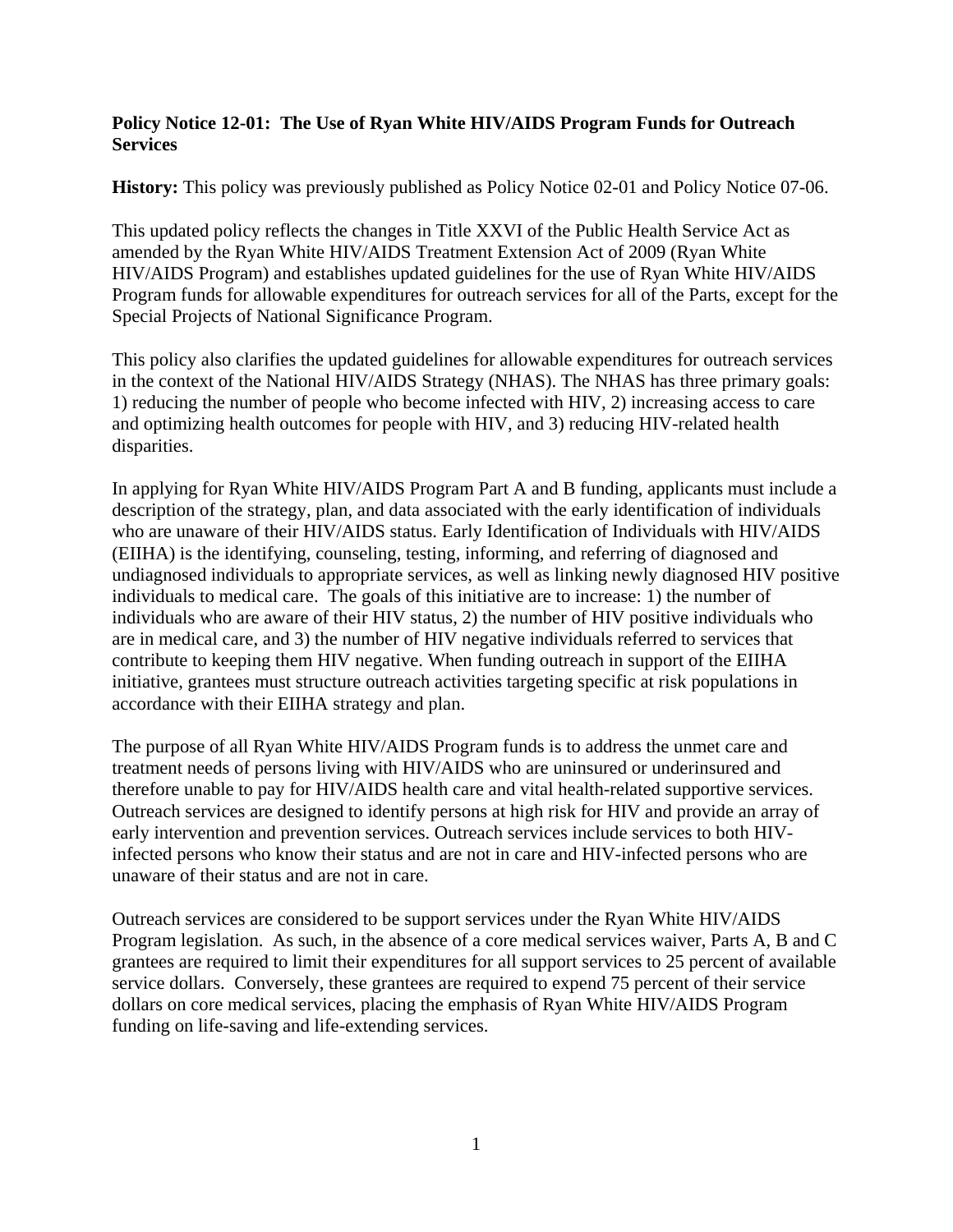#### **Outreach Service Guidance for Grantees**

All Ryan White HIV/AIDS Program Grantees may continue to use funds to pay for HIV counseling and testing, outreach, and referral services, as provided in the Ryan White HIV/AIDS Program legislation however, Parts A, B and C Grantees are limited to the percentage of grant funds that may be expended for outreach and other support services. As such, these Grantees are expected to prioritize the support services most appropriate for their geographical area and client needs and fund those services first. Grantees may continue to target and identify individuals who may or may not know their HIV status and are not in care, have not returned for treatment services or do not adhere with treatment requirements, if they determine that these services are needed for the populations they serve.

# **The Use of Ryan White HIV/AIDS Program Funds for Outreach Services**

Federal funds received under the Ryan White HIV/AIDS Program may continue to be used for outreach activities which have as their principal purpose targeting activities, under specific needs assessment-based service categories, that can identify individuals with HIV disease. This includes those who know their HIV status and are not in care as well as those individuals who are unaware of their HIV status, so that they become aware of the availability of HIV-related services and enroll in primary care, AIDS Drug Assistance Programs, and support services that enable them to remain in care.

# **1. Goal of Outreach Services**

The goal of outreach services continues to be to link individuals into care that would ultimately result in ongoing primary care and increased adherence to medication regimens. Outcome measures need to be defined by grantees that reflect the goal to evaluate the success of outreach activities. Broad activities such as providing "leaflets at a subway stop" or "a poster at a bus shelter" would not meet the intent of the law. This policy continues to give grantees flexibility to target and identify individuals who may or may not know their HIV status and are not in care, have not returned for treatment services or do not adhere with treatment requirements; however, HAB encourages grantees to coordinate outreach activities with Center for Disease Control and Prevention (CDC)-funded and State-funded providers where there is a greater emphasis on outreach and case finding than the Health Resources and Services Administration-funded programs.

# **2. Appropriate Support Services**

An outreach component is not a requirement for Ryan White HIV/AIDS Program-funded grantees. Each individual Ryan White HIV/AIDS Program grantee under Parts A, B, C, D and F (except SPNS programs) should determine if outreach services are an appropriate support service for funding in their service area. As noted above, Parts A, B, and C grantees of the Ryan White HIV/AIDS Program must expend 75 percent of available service dollars on core medical services for their clients. Support services may be funded out of the remaining 25 percent of grant funds and may include in addition to outreach services, such services as: respite care for persons caring for individuals with HIV/AIDS, medical transportation, linguistic services, and referrals for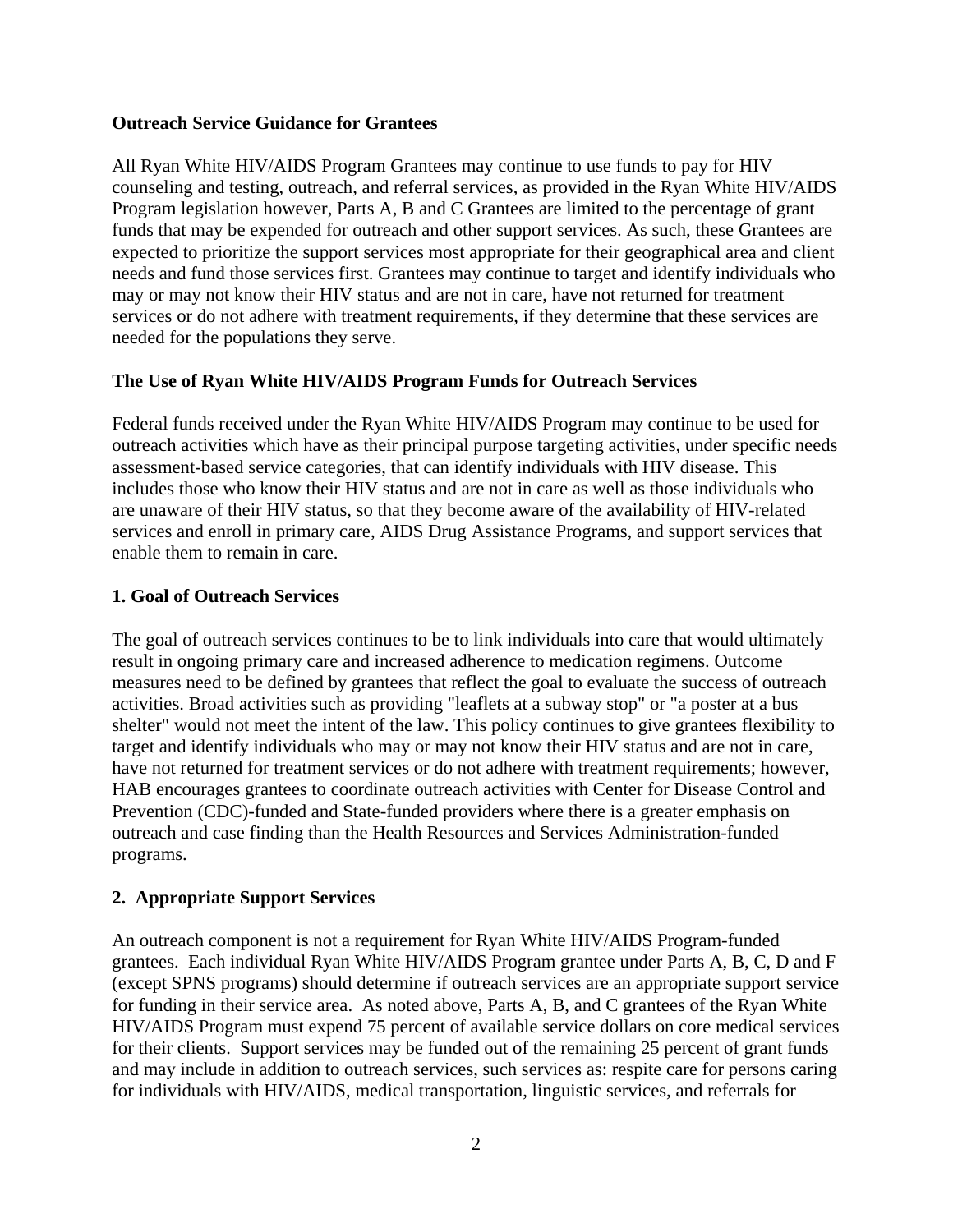health care and support services. This is not an all inclusive list of support services and grantees must determine which of the support services they will implement based on services that are needed for individuals with HIV/AIDS to achieve their medical outcomes.

# **3. Outreach activities supported with Ryan White HIV/AIDS Program funds must continue to be:**

a. Planned and delivered in coordination with State and local HIV prevention outreach activities to avoid duplication of effort and to address a specific service need category identified through State and local needs assessment processes;

b. Directed to populations known, through local epidemiological data or through review of service data or through a strategic planning process, to be at disproportionate risk for HIV infection; the National HIV/AIDS Strategy identifies the following disproportionate at risk populations: Gay and Bisexual Men, Transgender Individuals, Black Americans, Latino Americans, Substance Abusers, Asian Americans, Pacific Islander and American Indian, and Alaska Natives;

c. Conducted in such a manner, (i.e., time of day, month, events, sites, method, culturally/linguistically appropriate) among those known to have delayed seeking care relative to other populations, etc., and continually reviewed and evaluated in order to maximize the probability of reaching individuals infected with HIV who are unaware of their serostatus or know their status but are not actively in treatment;

# d. Designed to:

- 1. Establish and maintain an association with entities that have effective contact with persons found to be disproportionately impacted by HIV or disproportionately differ in local access to care, e.g., prisons, homeless shelters, substance abuse treatment centers, etc.
- 2. Direct individuals to early intervention services (EIS) or primary care (HIV counseling and testing, diagnostic, and clinical ongoing prevention counseling services with appropriate providers of health and support services).
- 3. Include appropriately trained and experienced workers to deliver the access to care message when applicable.
- 4. Provide quantifiable outcome measures (tracking and data collection) such as the number of individuals reached of previously unknown HIV status who now know they are positive, and/or the number of HIV positive individuals not in care who are now in care;

e. Determined to be a priority service by Part A planning bodies, Part B grantees and State planning bodies, and be necessary to implement the EMA, TGA, or State wide comprehensive plan and associated strategies.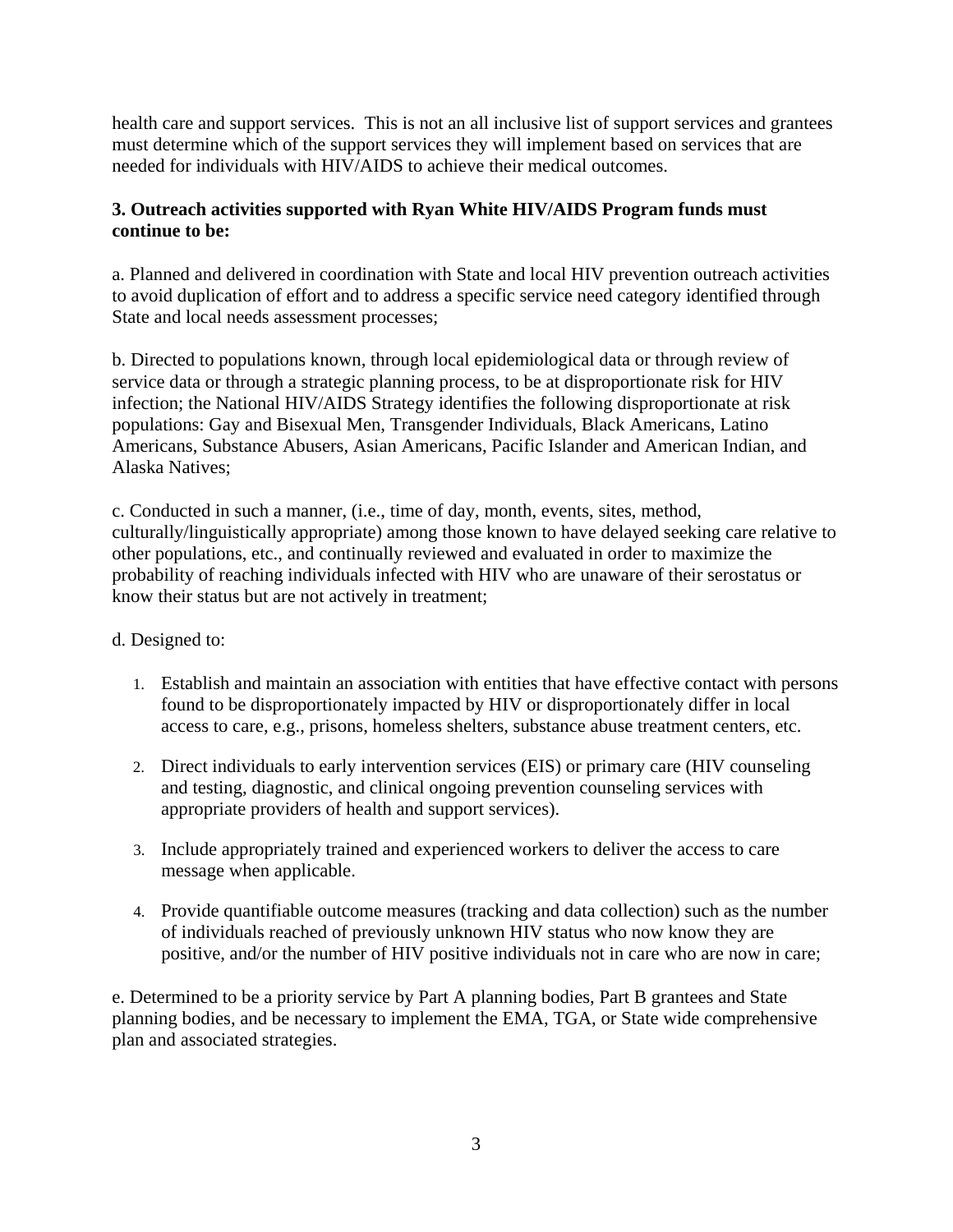# **4. Points of Entry**

If and when Part A, Part B, and Part C Grantees determine that outreach services are appropriate and should be funded with allotted support service funds, then coordination with early intervention services and other points of entry into care is still applicable.

Ryan White HIV/AIDS Program Parts A and B grantees are still allowed to fund outreach services to link persons with HIV disease into care. Current legislation includes language under Early Intervention Services (EIS) which identifies the entities through which individuals may access HIV-related health services such as, public health departments, emergency rooms, substance abuse and mental health treatment programs, detoxification centers, detention facilities, clinics regarding sexually transmitted diseases, homeless shelters, HIV/AIDS counseling and testing sites, health care points of entry specified by eligible areas, federally qualified health centers, and other points of access to care identified through referral mechanisms. Grantees should coordinate outreach services such that they include these and all other key points of entry as sites where targeted outreach activities are coordinated and conducted.

#### **5. Early Intervention Services (EIS):**

The grantee can use outreach to identify and refer individuals to new and existing early intervention services. Early intervention services stress the importance of bringing persons into care earlier in HIV disease progression. Outreach services are aimed at identifying persons with HIV who may know or be unaware of their status and are not in care. Early intervention services, i.e. providing HIV counseling and testing, diagnostic, and clinical ongoing prevention counseling services and linkages to care with appropriate providers of health and support services are eligible services for all Parts under the Ryan White HIV/AIDS Program.

#### **6. Prohibited Use of Funds**

a. Funds awarded under the Ryan White HIV/AIDS Program may not be used for outreach activities that exclusively promote HIV prevention education. Broad scope awareness activities that address the general public (poster campaigns for display on public transit, billboards, TV or radio announcements, etc.) may be funded provided that they are targeted and contain HIV information with explicit and clear links to health care services and assist to optimize health outcomes.

b. Outreach activities should supplement, and not supplant, such activities that are carried out with amounts appropriated under Section 317 of the Public Health Service Act, "Project Grants for Preventive Health Services" administered by the CDC or with other Federal, State or local funds.